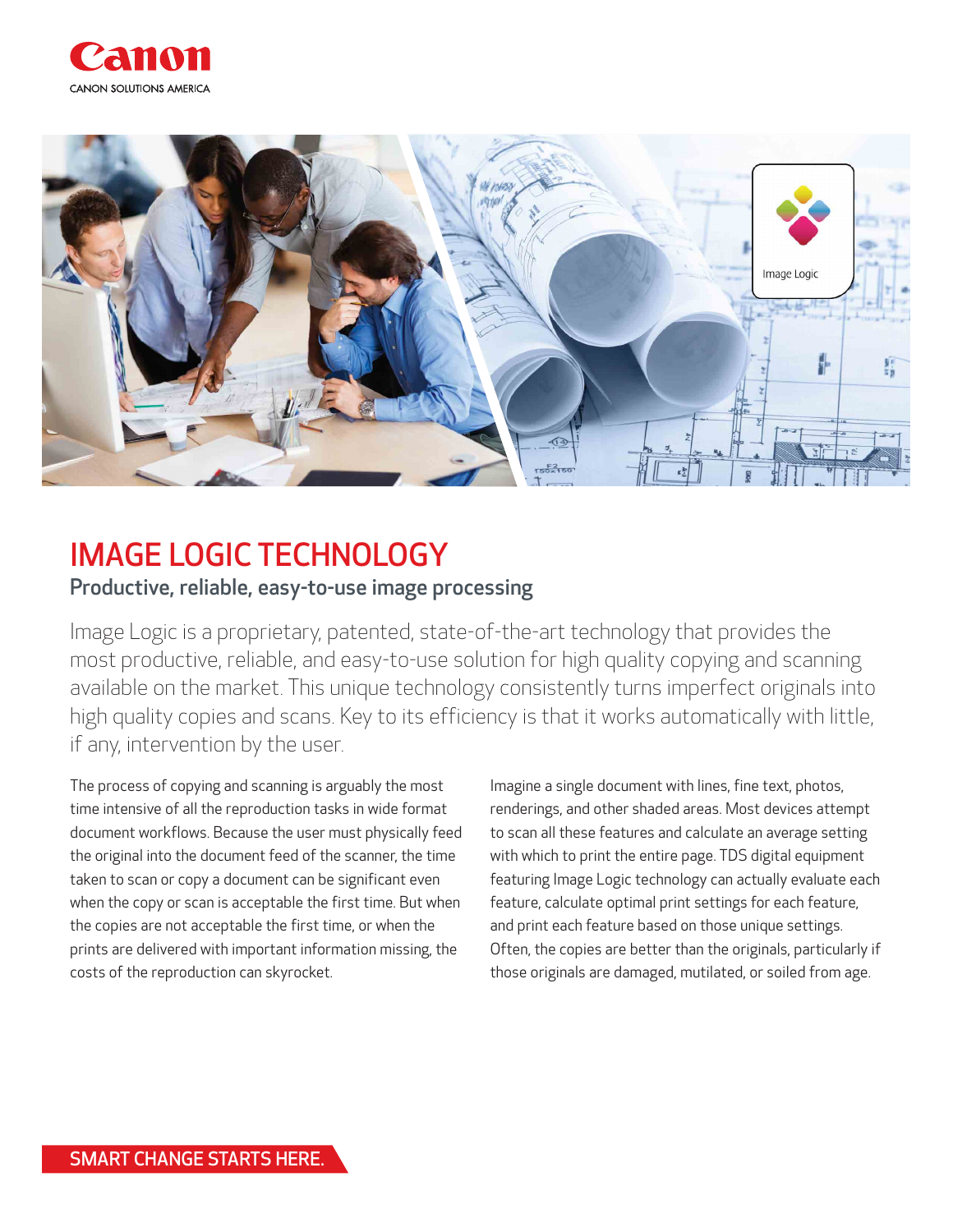Image Logic technology was developed with the objective that all originals should be copied or scanned to file with the optimum quality level the first time, without any operator intervention, except in the case of special or difficult originals. This not only saves considerable time since the process of copying and scanning is a very timeconsuming task, but it also ensures high quality output even with untrained users. Originals such as text, photos, and fine drawings, even if imperfect, are turned into impeccable copies.



### Image Logic technology is unique

Other manufacturers have similar process steps and names for their image processing software; however, Image Logic technology is truly unique because of the dynamic way that it works. Every pixel of every line is analyzed and enhanced in real time from the top to the bottom of the original. Competitive methods of image enhancement usually analyze the first 2" of the original and make all their adjustments based upon that information. In complex technical documents with mixed content, inability to process the entire document can lead to flawed output — and repeated tries to get the scan/copy right.

## How Image Logic technology works

Image Logic technology optimizes the image through a multi-tiered approach:

- 1. Scanning The original is fed into the scanner and scanned line by line. Each pixel is converted on a scale of 0 to 255 red, for green, and blue. This generates a 24-bit RGB image (256 levels per color required 8 bits per color). From here, Image Logic technology takes over.
- 2. Converting When a monochrome copy is required, the color module converts 24-bit RGB data into a grayscale between zero and 255. This is to ensure that even the lightest colors (for example, yellow) are made visible with grayscales.
- 3.Automatic background compensation —

The background is eliminated by adjusting the background levels of all the pixels to the same level of RGB (or gray). As the background level is adjusted continuously over the whole page, this results in a background-free image.

4.Filtering segmentation and enhancing weak information – The background-free image is now optimized by advanced filtering to enhance weak information, keep small details open, and digitally smooth and soften shaded areas.